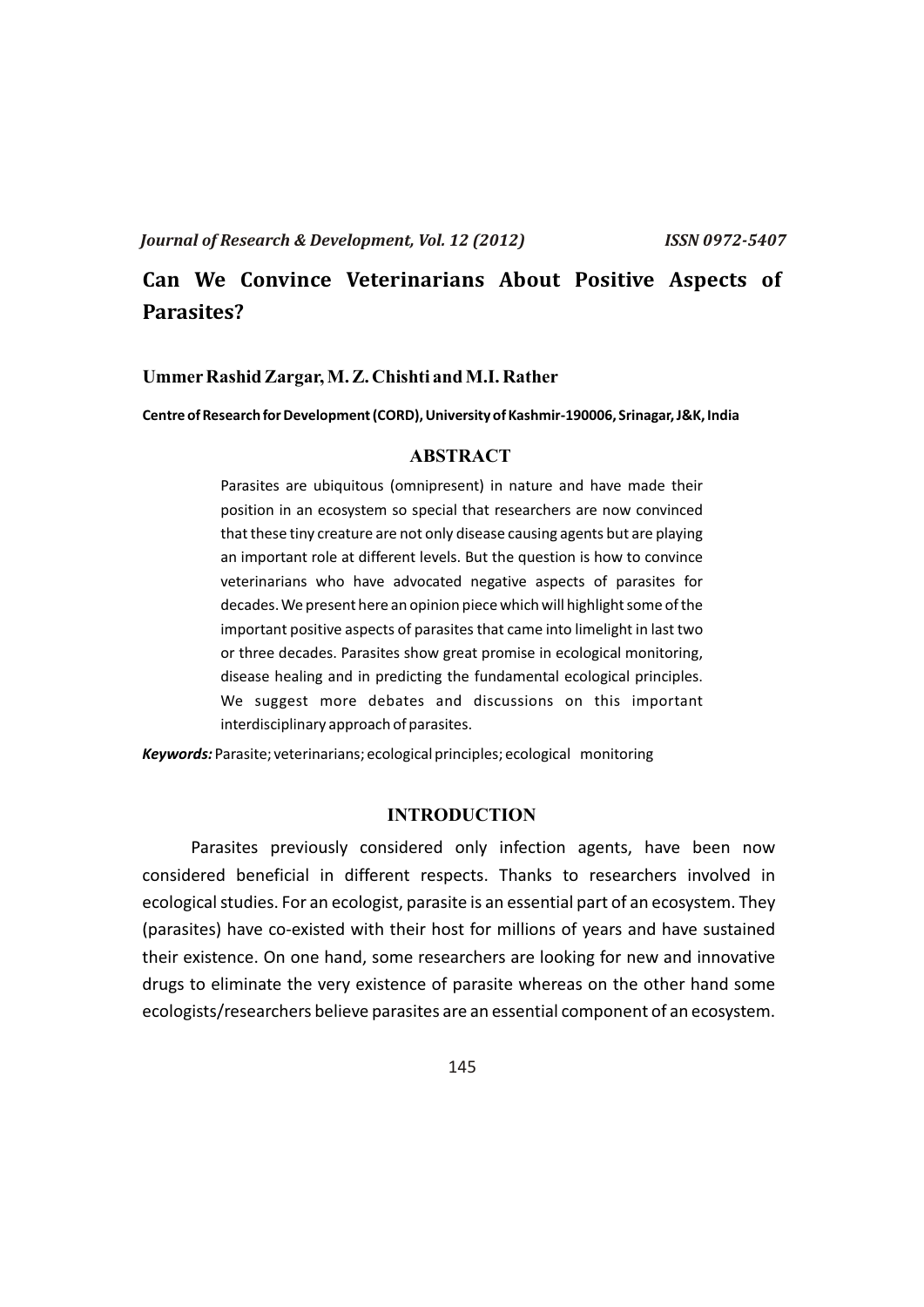In ecological terms every organism has its special position in an ecosystem and for ecological balance, the diversity and density of organisms is to be maintained. But the question is can we convince those who have advocated negative aspects of parasites for years. This tug of war will continue between two schools of thought; one believing that parasites are an important part of an ecosystem and another considering them detrimental/unproductive. But, the important thing is that there is open debate on this issue at different levels (Fig. 1)



Fig: 1 Authors hypothetical idea how parasite, host and nature will comment about parasite if asked so.

## **We need debate on positive nature of parasites**

There is also fear psychosis related to the word parasite. Whenever there is talk about word 'parasite' people take it in negative sense. So, how to remove this fear psychosis from the general public in general and veterinarians in particular? Irony is that there is also confusion among the veterinarians/ecologist who are dealing with this subject.

Before we start convincing the people about the positive aspects of parasites, we need to know why parasites are so special. Their specialty lies in the fact that they have got important position in ecosystem functioning and environmental monitoring.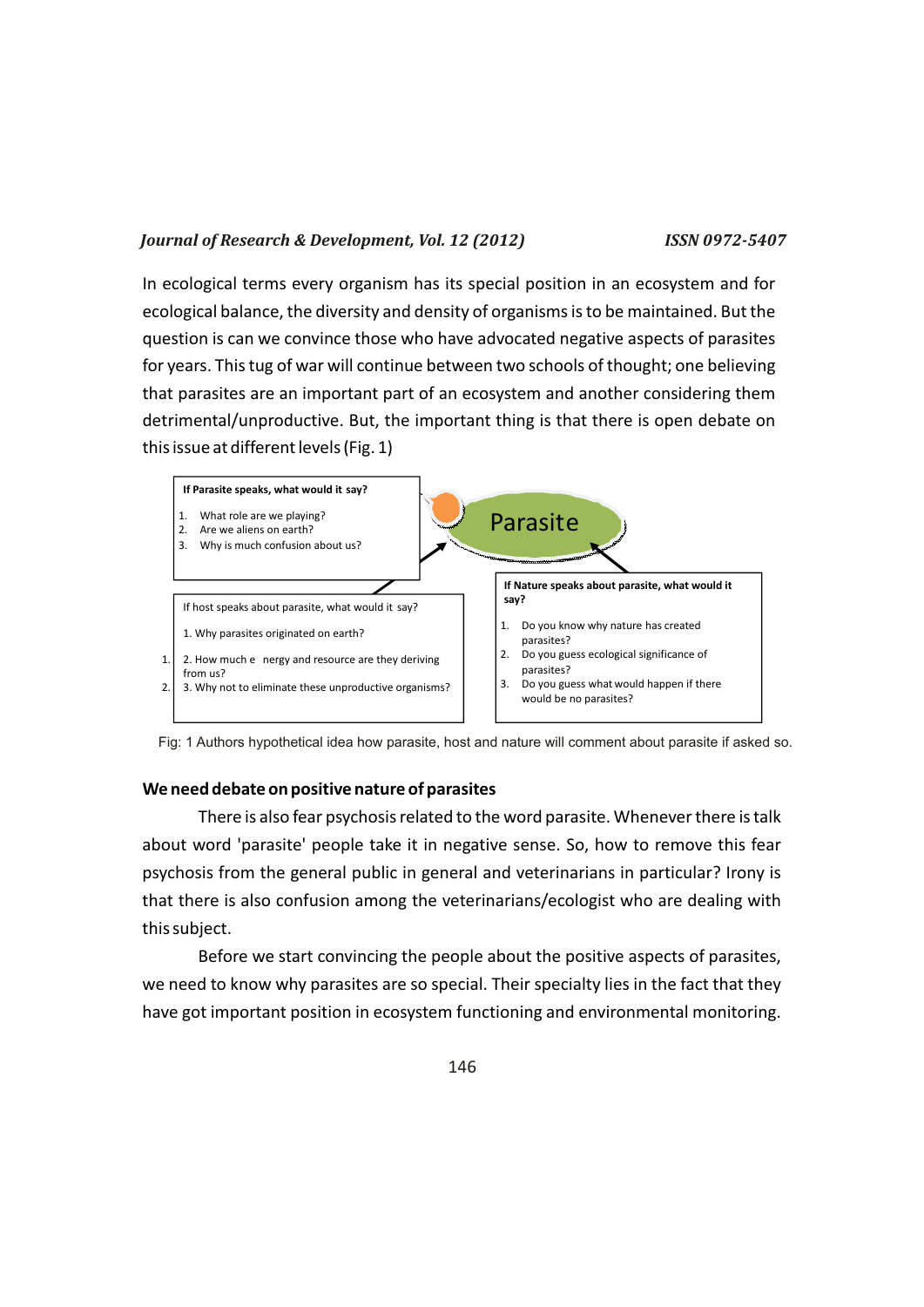We also know that there are negative aspects of parasites. There are number of diseases which are caused by parasites which have got negative impact on the animal productivity. So we have to discuss it both ways so that there will remain no confusion among different parties.

On 3rd December, 2003 a programme ("Bodysnatchers") was broadcasted on BBC one at 2100 GMT and the headline read as **"**Eat worms - feel better". For layman this news was quite amazing because worms/parasites are usually considered as harmful to human beings. There have been various reports where researchers have found medicinal value of helminthes. Reddy and Fried (2009) reviewed the use of helminthes to treat Crohn's and other autoimmunune diseases. Various issues are discussed in this review like the use of *Nicator americanus* larvae to treat autoimmune disease and other related diseases (Table 1). There have been also reports where researchers believe that helminthes can be useful for curing different inflammatory reactions including allergies (Mckay, 2000).

| Parasite group      | Can be helpful against     | Reference                |
|---------------------|----------------------------|--------------------------|
| Helminth            | Allergy                    | Cooper, 2009; Bell, 1996 |
| Intestinal worms    | Allergy                    | Cooper, 2004             |
| Helminth            | Autoimmunity               | Sakaguchi, 2004          |
| Helminth            | inflammatory bowel disease | Reddy and Fried 2008     |
| Helminth infections | malaria antigens           | Wiria et al., 2010       |
| Helminth            | Epilepsy and Poliomyelitis | Fulghum, 2008            |

**Table 1:** Medicinal value of different parasites / parasite groups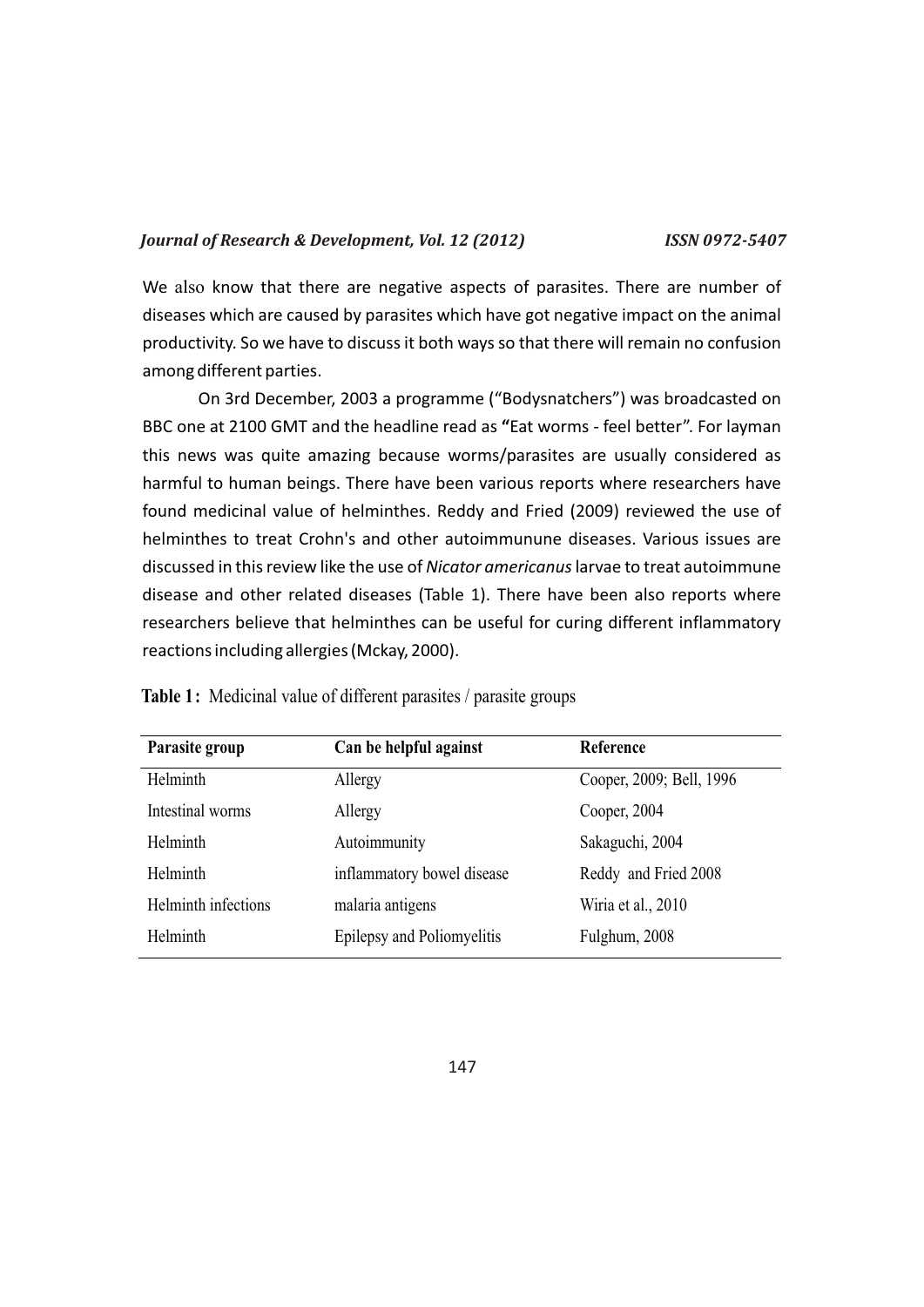At this time we are concerned about the changed trend in biodiversity due to habitat alteration and global warming. The more concern is about the extinction of species which is going at a faster pace. It has been proposed by different workers that parasites play an important role in driving the biodiversity and ecosystem functioning (Hudson *et al*., 2006). Under such circumstances there is need to recognize the role of parasites by non-parasitologists so that there is a joint consensus to look into ways by which parasites drive the biodiversity pattern.

Parasites not only have beneficial aspects but also can Help Revise Ecological Theory. Recently, Ryan Hechinger, associate research biologist at the University of California, Santa Barbara with his co-authors published a revised ecological theory in the Journal Science. According to Kevin Lafferty the revised theory will have great implications for research workers and veterinary health managers (Hechinger *et al.*, 2011).

If we think parasites are worthless, then we have to think world without parasites and its consequences. In the news feature "A WORLD WITHOUT MOSQUITOES" on 22nd August, ,Fang (2010) has nicely stated the consequences of eradicating the mosquito's. He explains what hurdles are there to eradicate the mosquito from this earth. There are other issues which are important before we start eradication. David Dickson (2011) in his Editorial entitled "Eradicating disease: an ambitious but energizing goal" explains various issues which should be taken care off while thinking of eradication. On this editorial another article in the form of letter came on the Sci Dev which read as "Proceed with caution on disease eradication" where author wants to convey that we should first reach to consensus on this issue before starting eradication programmes (Zargar, 2011).

#### **Can we really convince animal health worker on the positive nature of parasites**

Obviously debates will continue, but it also seems that there are differences among the parasitologists whether parasites should be removed or should be retained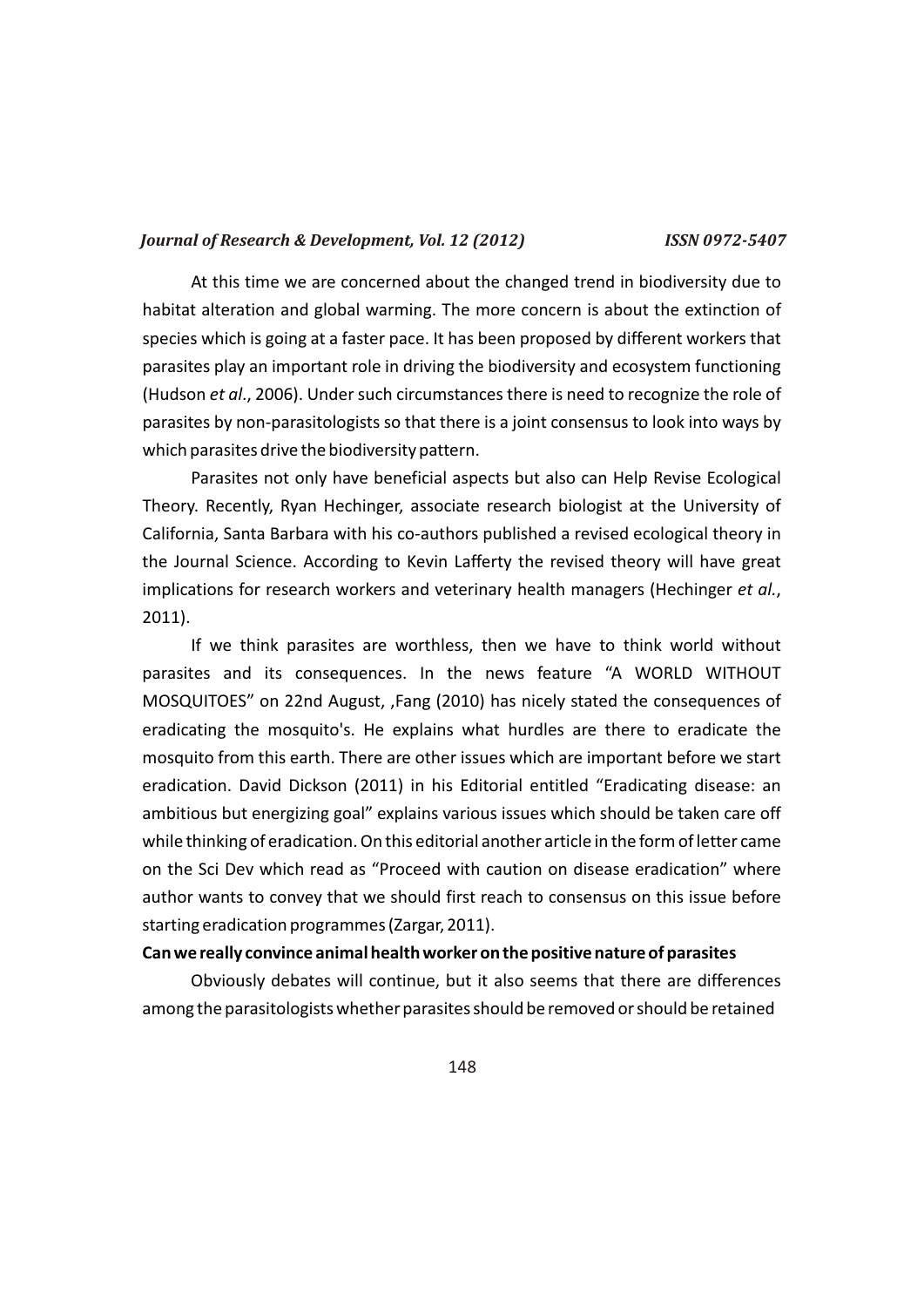(Fig.2). This stems from the fact that on the one side parasitologists put forward steps to eliminate parasites and on the other side some parasitologists have their reservations on elimination programmes.



Fig: 2. Differences in argument between parasitologists regarding the role of parasites.

Now question arises can we convince veterinarians about positive aspects of parasites? Will they agree when majority of animal health workers are devising mechanisms to eradicate parasitic infection by using different chemotherapies? Although it is difficult to assure an animal health worker about positives of parasites, but in ecological terms we can surely make an impact on veterinarians. In last few decades authors have tried to convince the general public about the positive nature of parasites. Thomas et al. (2000), for example, reviewed how parasitized individuals enjoy special advantage over un-parasitized con-specific. Although there are some important issues which need to be dealt before we are able to give logical conclusion whether parasites are really useful creatures.

So, where are we now? We actually are at crossroads where we have to think both ways; one to have a control over parasitic diseases which poses great loss to